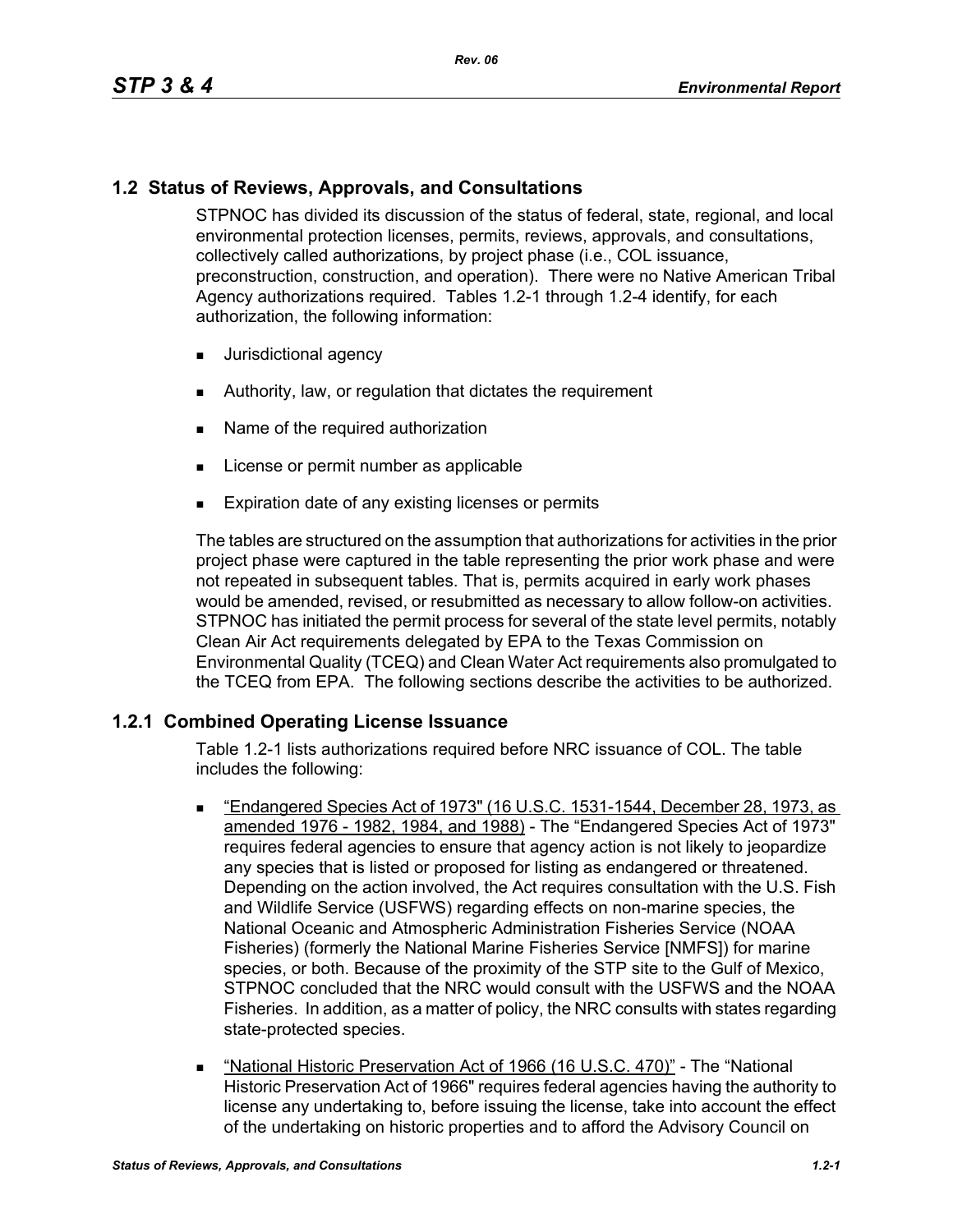Historic Preservation an opportunity to comment on the undertaking. Council regulations provide for establishing an agreement with any State Historic Preservation Officer (SHPO) to substitute state review for Council review (36 CFR 800). STPNOC anticipates that the NRC will consult with the Texas SHPO.

- The Federal Coastal Zone Management Act of 1972" (16USC1451-1456) "The Federal Coastal Zone Management Act" imposes requirements on applicants for a federal license to conduct an activity that could affect a state's coastal zone. The Act requires the applicant to certify to the licensing agency that the proposed activity would be consistent with the state's federally approved coastal zone management program. STPNOC certified the proposed project is consistent with the goals and policies of Texas' federally approved Coastal Management Plan on April 22, 2008. The Coastal Coordination Council concurred that the project was consistent with the goals and policies of the Texas Coastal Management Plan on June 9, 2008.
- "Clean Water Act" (33 U.S.C. 1251, et seg.) The Federal Water Pollution Control Act of 1948, also known as the Clean Water Act, Section 401, requires applicants for a federal license, if conducting an activity that might result in a discharge into navigable waters, to provide the licensing agency a certification from the state that the discharge will comply with applicable Clean Water Act requirements (33 U.S.C. 1341). STPNOC may consult with the TCEQ to secure any required certifications.

## **1.2.2 Preconstruction Activities**

Preconstruction activities may commence before issuance of a Limited Work Authorization (LWA) or COL. Pursuant to 10 CFR 50.10(c), "No person may begin the construction of a production or utilization facility on a site on which the facility is to be operated until that person has been issued either a construction permit under this part, a combined license under part 52 of this chapter, an ESP authorizing the activities under paragraph (d) of this section, or a LWA under paragraph (d) of this section." Activities that are considered construction are defined by 10 CFR 50.10(a)(1), whereas activities that do not constitute construction are defined by 10 CFR 50.10(a)(2). Activities not defined as construction may be conducted without prior NRC authorization.

As previously noted, COL applicants may begin certain preconstruction activities before issuance of a COL or LWA, including the following:

- **Preconstruction planning and exploration activities will include such site activities** as soil boring/sampling, installing monitoring wells, or installation of additional geophysical borings as defined in 10 CFR 50.10(a)(2) and the removal and/or relocation of existing facilities in the new plant footprint.
- Site preparation activities will include installation of temporary facilities, construction support facilities, service facilities, utilities, docking and unloading facilities, excavations for facility structures and foundations, and construction of structures, systems, or components (SSCs) that do not constitute construction as defined by 10 CFR 50.10(a)(1).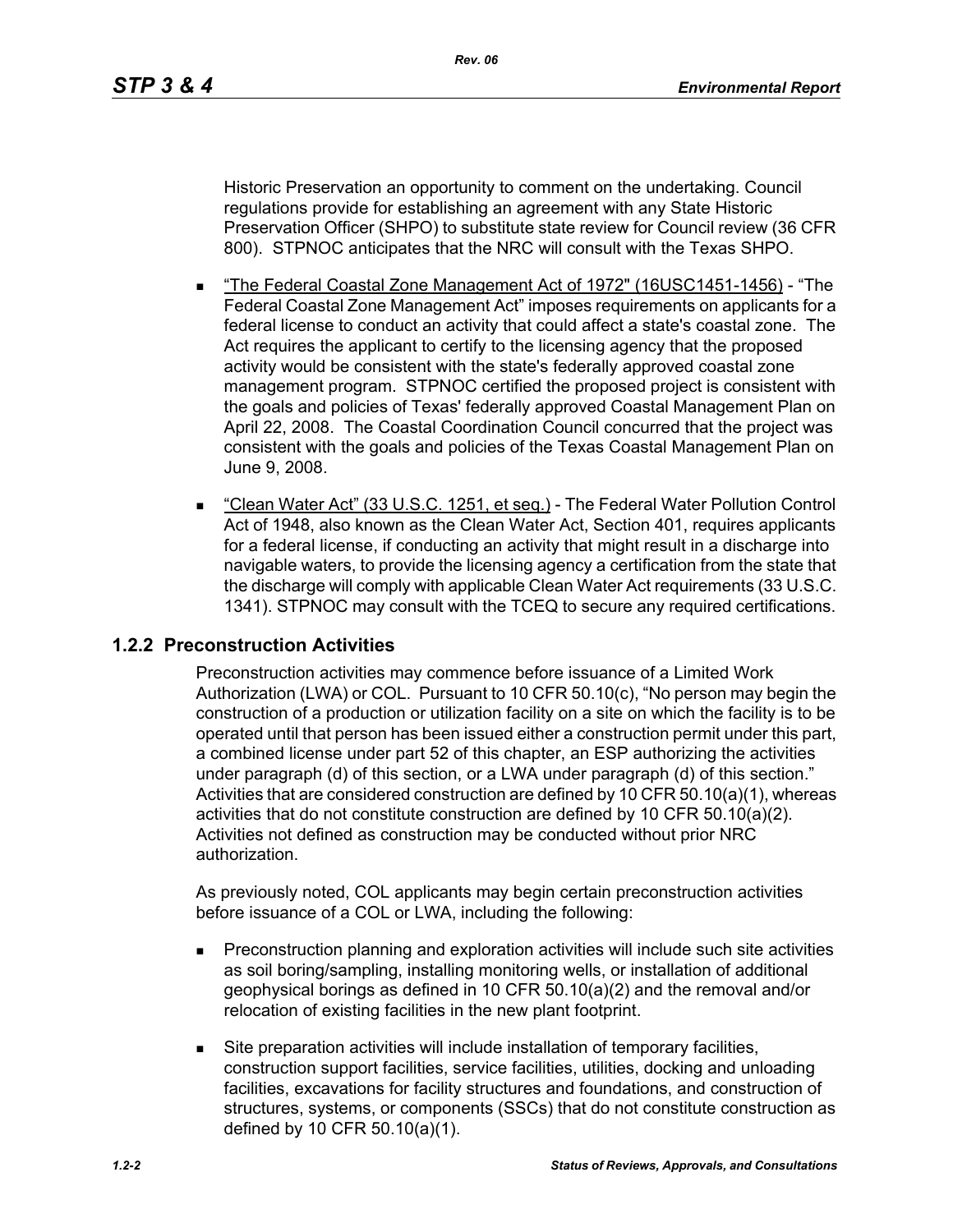Table 1.2-2 identifies authorizations required before initiation of preconstruction activities.

# **1.2.3 Construction Activities**

In accordance with 10 CFR 50.10(d)(1), "Any person to whom the Commission may otherwise issue either a license or permit under Sections 103, 104.b, or 185 of the Act for the facility of the type specified in  $\S$  50.21(b)(2),  $\S$  50.22, or a testing facility, may request an LWA allowing that person to perform the driving of piles, subsurface preparation, placement of backfill, concrete, or permanent retaining walls within an excavation, installation of the foundation, including placement of concrete, any or which are for systems, structures, or components (SSC) of the facility for which either a construction permit or combined license is otherwise required under paragraph (c) of this section."

STPNOC may seek NRC issuance of an LWA pursuant to 10 CFR 50.10(d) and seek the necessary authorizations required to perform construction activities defined under 10 CFR 50.10(a)(1).

Table 1.2-3 lists authorizations required before construction activities begin. STPNOC will not initiate these activities before obtaining an LWA or COL.

### **1.2.4 Operation**

Table 1.2-4 lists authorizations required prior to the start of operation.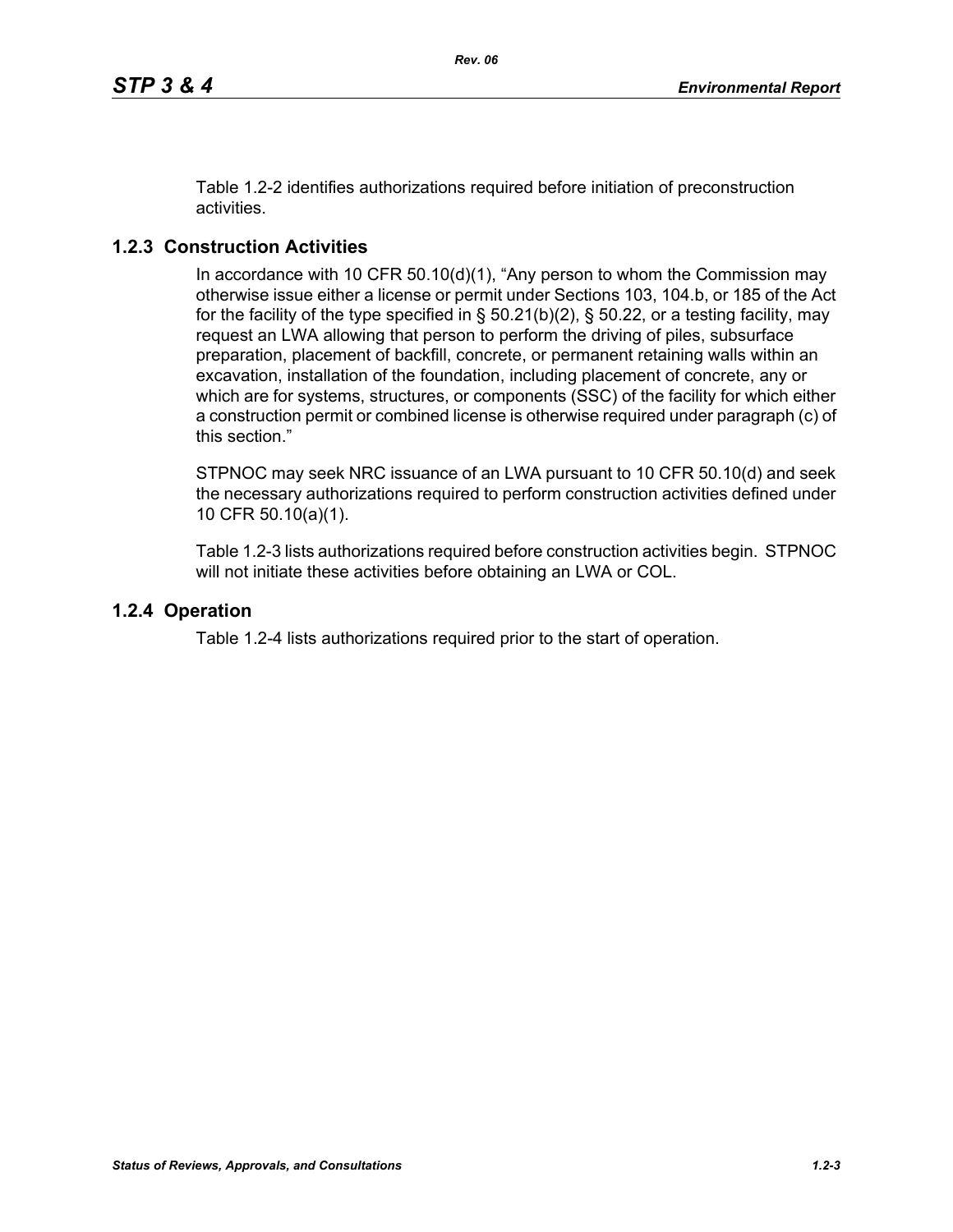| <b>Item</b> | <b>Agency</b>                                           | <b>Authority</b>                                                                                                                                                                   | Requirement                                                                                             | <b>Activity Covered</b>                                                                                                                                                                                                                                                                        | <b>Permit Issued or</b><br>Authorization<br><b>Obtained/Status</b>     |
|-------------|---------------------------------------------------------|------------------------------------------------------------------------------------------------------------------------------------------------------------------------------------|---------------------------------------------------------------------------------------------------------|------------------------------------------------------------------------------------------------------------------------------------------------------------------------------------------------------------------------------------------------------------------------------------------------|------------------------------------------------------------------------|
| 1.1         | <b>USFWS</b>                                            | Endangered Species Act of 1973                                                                                                                                                     | Consultation regarding<br>potential to adversely<br>impact protected<br>species (non-marine<br>species) | Concurrence with no adverse impact or<br>consultation on appropriate mitigation<br>measures<br><b>Triggering Activity:</b><br>Cannot modify habitat of endangered or<br>threatened species without authorization<br>from USFWS, including clearing of<br>vegetation or earth-moving activities | Complete. NRC will<br>need formal<br>consultation with<br><b>USFWS</b> |
| 1.2         | <b>NOAA</b><br><b>Fisheries</b>                         | Endangered Species Act of 1973                                                                                                                                                     | Consultation regarding<br>potential to adversely<br>impact protected<br>marine species                  | Concurrence with no adverse impact or<br>consultation on appropriate mitigation<br>measures                                                                                                                                                                                                    | Complete                                                               |
| 1.3         | <b>Texas</b><br>Historical<br>Commission<br>(THE)       | National Historic Preservation Act,<br>(36 Code of Federal Regulations<br>(CFR) 800), Texas Historical<br><b>Commission Texas Administrative</b><br>Code (T.A.C.) Title 13, Part 2 | Consultation regarding<br>potential to adversely<br>affect historic resources                           | Confirm site construction or operation<br>would not affect protected historic<br>resources<br><b>Triggering Activity:</b><br>Authorization must be obtained before<br>excavation or soil disturbance in area<br>where historic resources are located.                                          | Complete                                                               |
| 1.4         | NOAA, Texas<br>Coastal<br>Coordination<br>Council (CCC) | Coastal Zone Management Act,<br>Texas Coastal Management Plan<br>implemented through CCC                                                                                           | Consistency review                                                                                      | NRC license, any individual Section 404<br>permit.                                                                                                                                                                                                                                             | Complete                                                               |
| 1.5         | <b>TCEQ</b>                                             | Federal Clean Water Act (FCWA)<br>(33 United States Code (U.S.C.)<br>1251 et seq.). T.A.C. Title 30, Part<br>1, Chapter 307, 308                                                   | Section 401<br>Certification                                                                            | Certify that issuance of the COL will not<br>result in a violation of state water quality<br>standards.                                                                                                                                                                                        | <b>Certification Request</b><br>submitted 02/2009                      |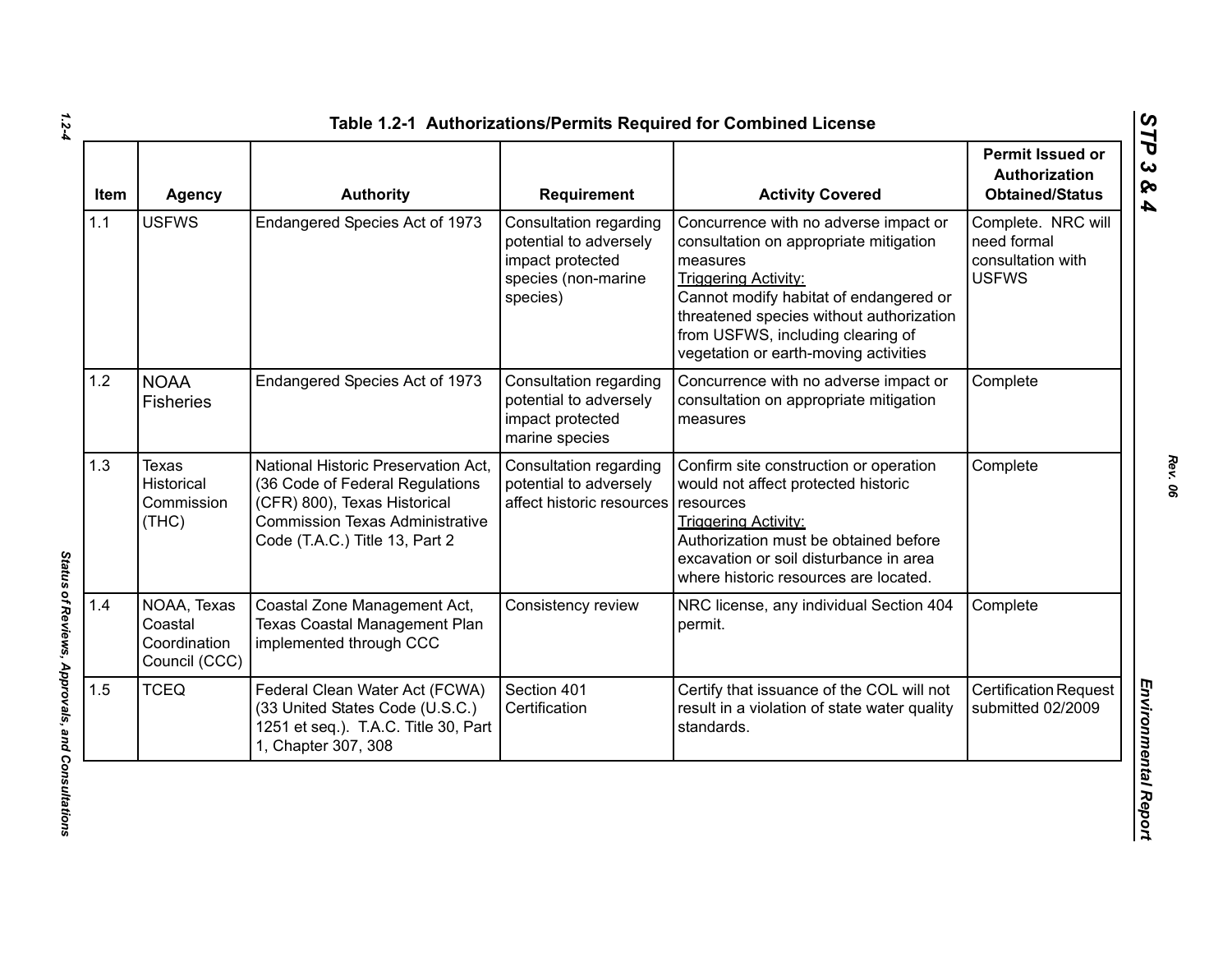| <b>DOE</b><br>Spent Fuel Contract<br>2008<br>Nuclear Waste Policy Act (42<br>DOE's Standard Contract for disposal of<br>U.S.C 10101 et seq.) and 10 CFR<br>spent nuclear fuel contained in 10 CFR<br>Part 961<br>Part 961 is being modified by the<br>Department. The Nuclear Energy<br>Institute (NEI) is actively engaged with | 1.6<br>DOE in revising the language in the |
|----------------------------------------------------------------------------------------------------------------------------------------------------------------------------------------------------------------------------------------------------------------------------------------------------------------------------------|--------------------------------------------|
| Standard Contract. It is expected that<br>this revision will be completed and the<br>Standard Contract will be entered into by<br>the end of 2008.                                                                                                                                                                               |                                            |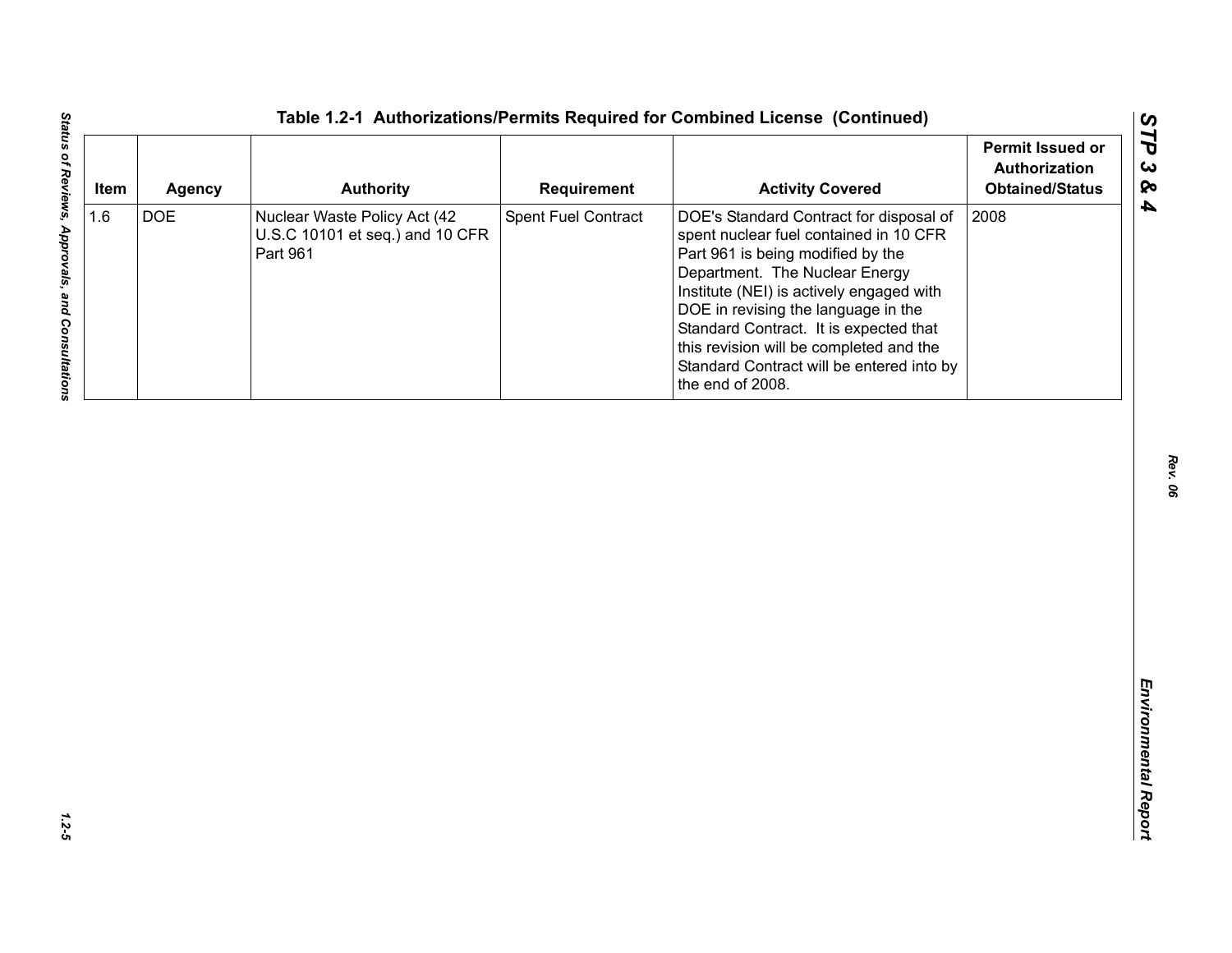| <b>Item</b> | <b>Agency</b>                                              | <b>Authority</b>                                                                                                  | Requirement                                                                                  | <b>Activity Covered</b>                                                                                                                                   | <b>Permit Issued or</b><br>Authorization<br><b>Obtained/Status</b>     |
|-------------|------------------------------------------------------------|-------------------------------------------------------------------------------------------------------------------|----------------------------------------------------------------------------------------------|-----------------------------------------------------------------------------------------------------------------------------------------------------------|------------------------------------------------------------------------|
| 2.1         | <b>USACE</b>                                               | FCWA, Section 404, 33 CFR 323                                                                                     | Section 404 Permit                                                                           | Disturbance or crossing wetland areas or<br>navigable waters                                                                                              | Permit<br>Determination<br>Request submitted<br>06/2009                |
| 2.2         | <b>USACE</b>                                               | FCWA, Section 404, 33 CFR 323                                                                                     | Dredge and Fill<br>Discharge Permit                                                          | Maintenance dredging of intake structure<br>on Colorado River<br>(Covered under current permit No. 14848<br>Exp. Date: 12/31/2009)                        | Renewal when<br>required                                               |
| 2.3         | <b>USACE</b>                                               | Rivers and Harbors Act                                                                                            | Section 10 Permit                                                                            | Maintenance dredging of barge slip<br>(Covered under current permit No.<br>10570 Exp. Date: 12/31/2014)                                                   | Renewal when<br>required                                               |
| 2.4         | <b>United States</b><br>Department of<br>Transportation    | 49 Code of FR 107, Subpart G<br><b>Registration for Hazardous</b><br><b>Materials Transportation</b>              | Certificate of<br>Registration                                                               | Renew existing two-year registration for<br>transportation of hazardous<br>(Covered under current permit No.<br>061506 551 0960P Exp. Date:<br>6/30/2008) | Renewal when<br>required                                               |
| 2.5         | <b>USFWS</b>                                               | Migratory Bird Treaty Act, 50<br><b>CFR 21</b>                                                                    | Compliance with<br>requirements of Act                                                       | Adverse impacts on protected species<br>and/or their nests. To be performed<br>concurrently with item 1.1                                                 | Complete. NRC will<br>need formal<br>consultation with<br><b>USFWS</b> |
| 2.6         | Federal<br>Aviation<br>Administration                      | 14 CFR 77                                                                                                         | <b>Construction Notice</b>                                                                   | Notice of erection of structures (>200 feet<br>high) potentially impacting air navigation                                                                 | 12/2011                                                                |
| 2.7         | <b>Texas Parks</b><br>and Wildlife<br>Department<br>(TPWD) | Resource Protection (T.A.C. Title<br>31, Part 2, Chapter 69) Wildlife<br>(T.A.C. Title 31, Part 2,<br>Chapter 65) | Consultation regarding<br>potential to adversely<br>impact state listed<br>protected species | Adverse impacts on state listed protected<br>species and/or their habitat. To be<br>performed concurrently with item 1.1                                  | Complete                                                               |

Status of Reviews, Approvals, and Consultations *Status of Reviews, Approvals, and Consultations*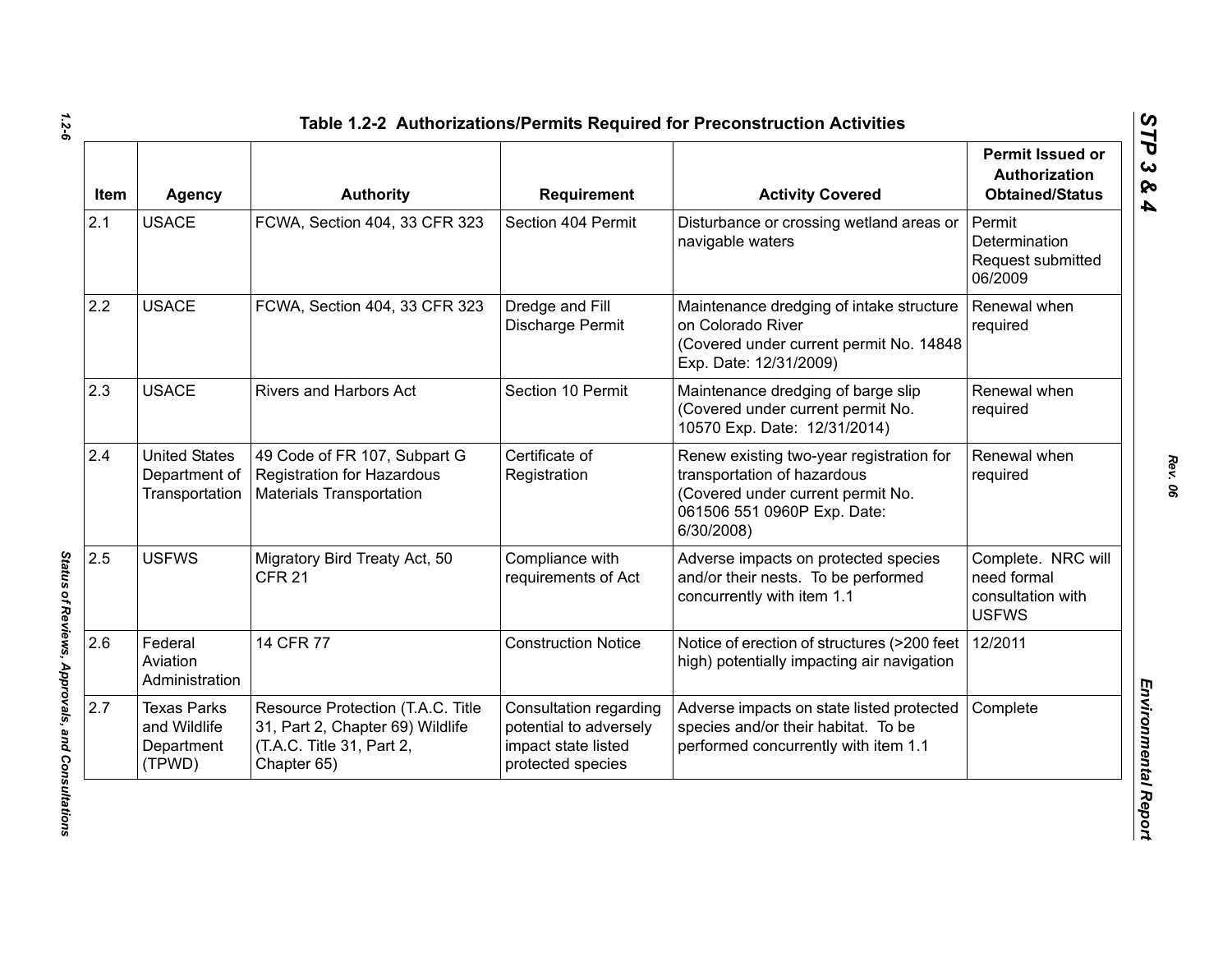| Item | <b>Agency</b>                                                    | <b>Authority</b>                                                                                                                | <b>Requirement</b>                                                                                                           | <b>Activity Covered</b>                                                                                                                                                                                                                                                                                             | <b>Permit Issued or</b><br><b>Authorization</b><br><b>Obtained/Status</b> |
|------|------------------------------------------------------------------|---------------------------------------------------------------------------------------------------------------------------------|------------------------------------------------------------------------------------------------------------------------------|---------------------------------------------------------------------------------------------------------------------------------------------------------------------------------------------------------------------------------------------------------------------------------------------------------------------|---------------------------------------------------------------------------|
| 2.8  | <b>TCEQ</b>                                                      | Federal Clean Air Act (FCAA),<br>General Air Quality Rules (T.A.C.<br>Title 30, Part 1, Chapter 101, 111,<br>116)               | <b>Air Quality Construction</b><br>Permit                                                                                    | Construction of air emission sources -<br>diesel combustion generator, diesel<br>generators, vents and other air sources<br>regulated by TCEQ<br><b>Triggering Activity:</b><br>Permit must be obtained before<br>excavation for or construction of<br>foundation or footings supporting air<br>emitting facilities | Complete                                                                  |
| 2.9  | <b>TCEQ</b>                                                      | FCAA, General Air Quality Rules<br>(T.A.C. Title 30, Part 1, Chapter<br>101, 111, 116)                                          | <b>Air Quality Construction</b><br>Permit                                                                                    | Construction air emission sources:<br>Concrete batch plant (CBP)<br>Sand blast facility and surfacing coating<br>facility<br><b>Triggering Activity:</b><br>Authorization must be obtained before<br>excavation for or construction of<br>foundation or footings supporting air<br>emitting facilities              | 12/2010 (Obtained<br>by Constructor)                                      |
| 2.10 | Texas<br>Department of<br><b>State Health</b><br><b>Services</b> | FCAA, 40 CFR Part 61, Subpart<br>M, Texas Asbestos Health<br>Protection (T.A.C. Title 25, Part 1,<br>Chapter 295, Subchapter C) | Notice of intent for<br>asbestos renovation,<br>encapsulation, or<br>demolition                                              | Building demolition or renovation<br>activities and asbestos abatement<br>projects                                                                                                                                                                                                                                  | As required                                                               |
| 2.11 | <b>TCEQ</b>                                                      | FCWA, Texas Water Code (TWC)<br>Chapter 26; T.A.C. Title 30, Part 1,<br>Chapter 205, 279, 307, 308                              | Renewal of or<br>amendment to existing<br><b>Texas Pollutant</b><br><b>Discharge Elimination</b><br>System (TPDES)<br>Permit | Regulates discharge of pollutants to<br>surface water<br><b>Triggering Activity:</b><br>Amended TPDES permit must be issued<br>prior to excavation for or construction of<br>foundation or footings to support<br>wastewater treatment plant components<br>for expanded capacity.                                   | 12/2009                                                                   |

 $1.2 - 7$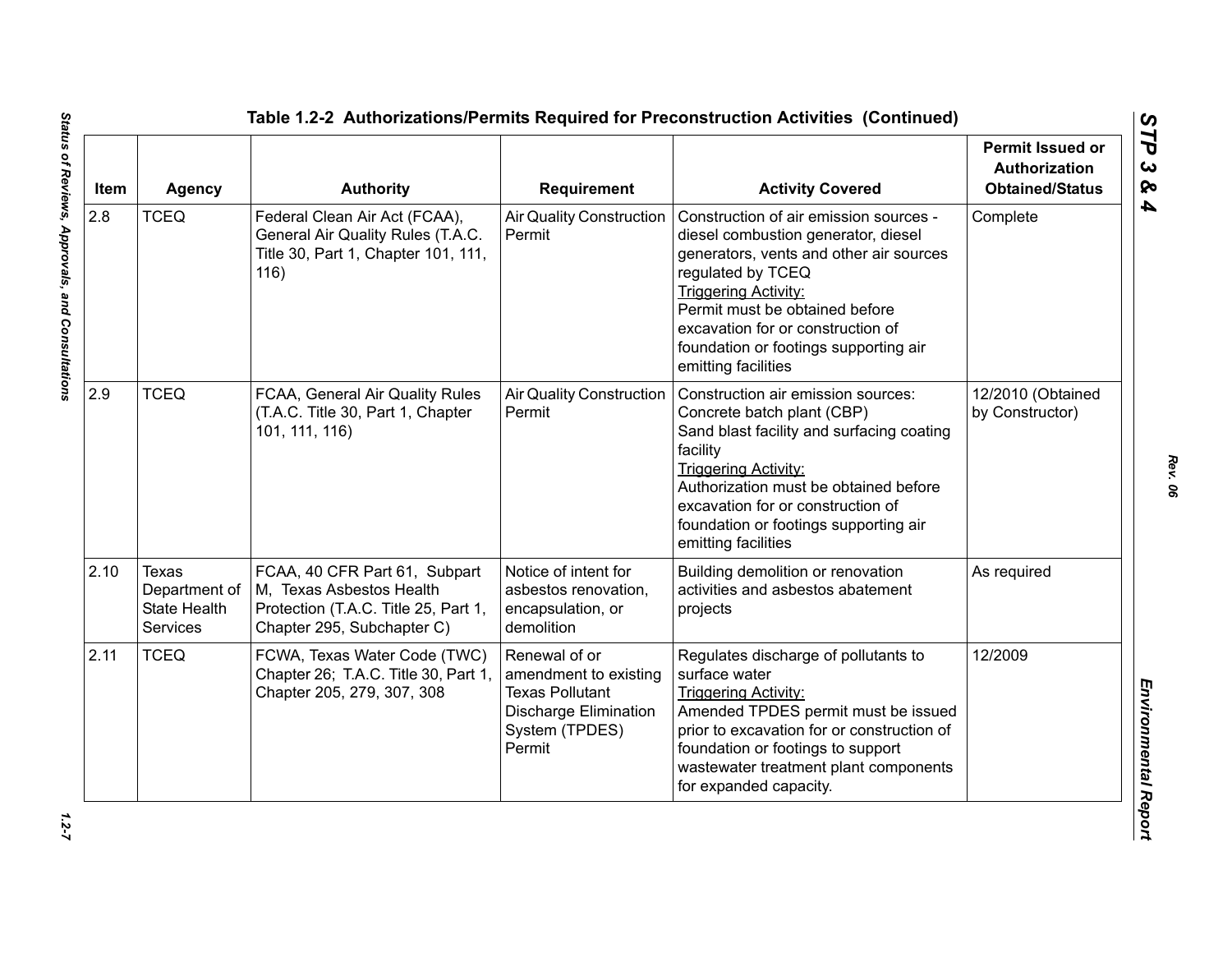| Item | <b>Agency</b>                                                                      | <b>Authority</b>                               | Requirement                                                                                                      | <b>Activity Covered</b>                                                                                                                                                                                                                                                                                                                                                | <b>Permit Issued or</b><br>Authorization<br><b>Obtained/Status</b> |
|------|------------------------------------------------------------------------------------|------------------------------------------------|------------------------------------------------------------------------------------------------------------------|------------------------------------------------------------------------------------------------------------------------------------------------------------------------------------------------------------------------------------------------------------------------------------------------------------------------------------------------------------------------|--------------------------------------------------------------------|
| 2.12 | <b>TCEQ</b>                                                                        | FCWA, TWC Chapter 26                           | General Permit for<br><b>Storm Water</b><br><b>Discharges Associated</b><br><b>With Construction</b><br>Activity | Discharge storm water from site during<br>construction<br><b>Triggering Activity:</b><br>Authorization must be obtained prior to<br>exposure of soils from activities such as<br>clearing, grading and excavating.                                                                                                                                                     | 10/2009 (Obtained<br>by Constructor)                               |
| 2.13 | <b>TCEQ</b>                                                                        | T.A.C. Title 30, Part 1, Chapter 290           | TCEQ approval of<br>modification of public<br>water system                                                       | Modify treatment, storage, distribution of<br>potable water system as needed for<br>expansion<br>Approval of plans and specifications or<br>TCEQ determination that approval is not<br>required must occur before construction<br>commences on any new or expanded<br>component of water system, including<br>water well, storage, treatment or<br>distribution lines. | As required                                                        |
| 2.14 | <b>Coastal Plains</b><br>Groundwater<br>Conservation<br><b>District</b><br>(CPGCD) | Rules of the CPGCD, Chapter 3,<br>Subchapter A | <b>Groundwater Well</b><br>Permit                                                                                | New groundwater well installation and<br>operation                                                                                                                                                                                                                                                                                                                     | As required                                                        |
| 2.15 | <b>TCEQ</b>                                                                        | FCWA, TWC, Ch. 26                              |                                                                                                                  | TPDES General Permit   Discharge of uncontaminated<br>groundwater encountered during<br>construction will be included in TPDES<br>General Permit for construction activities                                                                                                                                                                                           | 12/2009 (Obtained<br>by Constructor)                               |
| 2.16 | <b>CPGCD</b>                                                                       | Rules of the CPGCD, Chapter 8                  | Capping and plugging<br>of groundwater wells                                                                     | Capping and plugging of monitoring wells<br>at completion of subsurface investigation                                                                                                                                                                                                                                                                                  | As required                                                        |
| 2.17 | <b>TCEQ</b>                                                                        | T.A.C. Title 30, Part 1, Chapter 334           | Certificate of Annual<br><b>Tank Registration</b>                                                                | All underground storage tanks that are in<br>use or capable of being used for<br>petroleum products and certain<br>chemicals                                                                                                                                                                                                                                           | As required                                                        |

Status of Reviews, Approvals, and Consultations *Status of Reviews, Approvals, and Consultations*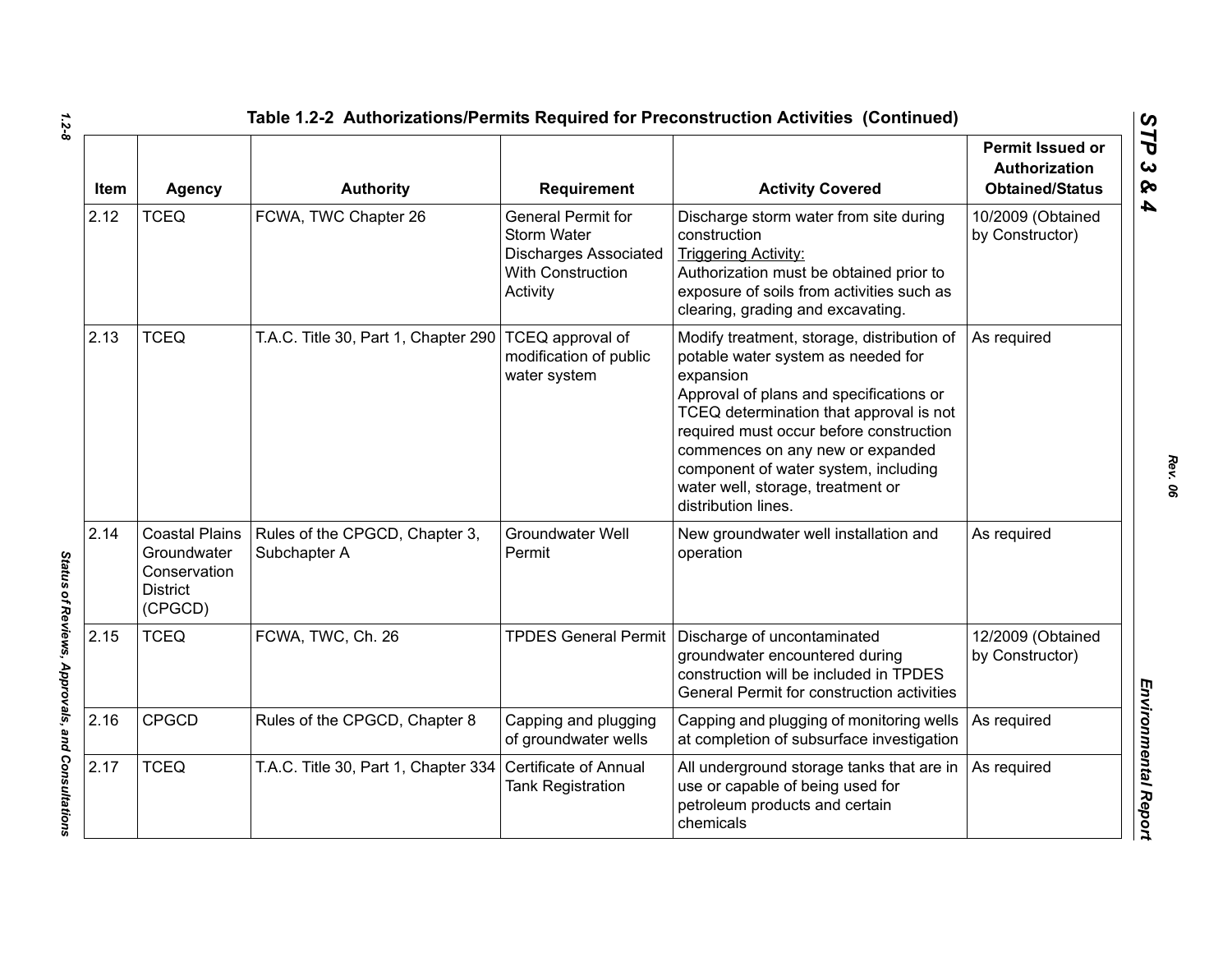| Item | <b>Agency</b>       | <b>Authority</b>                                               | <b>Requirement</b>                                            | <b>Activity Covered</b>                                                                                                                                                                | <b>Permit Issued or</b><br><b>Authorization</b><br><b>Obtained/Status</b> |
|------|---------------------|----------------------------------------------------------------|---------------------------------------------------------------|----------------------------------------------------------------------------------------------------------------------------------------------------------------------------------------|---------------------------------------------------------------------------|
| 2.18 | <b>TCEQ</b>         | T.A.C. Title 30, Part 1, Chapter 335 Notice of Registration    |                                                               | Onsite disposal of Class III industrial solid<br>waste consisting of earth and earth-like<br>products, concrete, rock, bricks, and land<br>clearing debris<br>(Registration No. 30651) | As required                                                               |
| 2.19 | <b>TCEQ</b>         | T.A.C. Title 30, Part 1, Chapter 335 Notice of Registration    |                                                               | Offsite disposal of industrial solid wastes<br>(Registration No. 30651)                                                                                                                | As required                                                               |
| 2.20 | <b>TCEQ</b>         | T.A.C. Title 30, Part 1,<br>Chapter 295, 297                   | <b>Water Rights</b>                                           | Use of additional makeup water from<br>Colorado River (Covered under existing<br>water rights:<br>(Registration No. 14-5437)                                                           | Complete                                                                  |
| 2.21 | <b>TCEQ</b>         | T.A.C. Title 30, Part 1, Chapter 350                           | <b>Texas Risk Reduction</b><br>Program                        | Relocation of hazardous waste<br>accumulation area                                                                                                                                     | Not Applicable                                                            |
| 2.22 | <b>TCEQ</b>         | T.A.C. Title 30, Part 1, Chapter<br>321; FCWA; TWC, Chapter 26 | Notice of Registration                                        | Relocation of existing pond related to car<br>wash and vehicle washdown                                                                                                                | 12/2010                                                                   |
| 2.23 | Matagorda<br>County | Flood Plain Management Plan C<br>Zone Requirements             | <b>Land Disturbing Activity</b><br>and Construction<br>Permit | Land disturbing activities within the<br>boundaries of Matagorda County<br>including new construction and<br>renovation of buildings                                                   | As required                                                               |
| 2.24 | <b>NRC</b>          | 10 CFR 30                                                      | <b>Byproduct license</b>                                      | Approval to possess special nuclear<br>material (SNM)                                                                                                                                  | 01/2012                                                                   |
| 2.25 | <b>NRC</b>          | 10 CFR 70                                                      | Special Nuclear<br><b>Materials License</b>                   | Approval to possess fuel                                                                                                                                                               | 01/2012                                                                   |

 $1.2 - 9$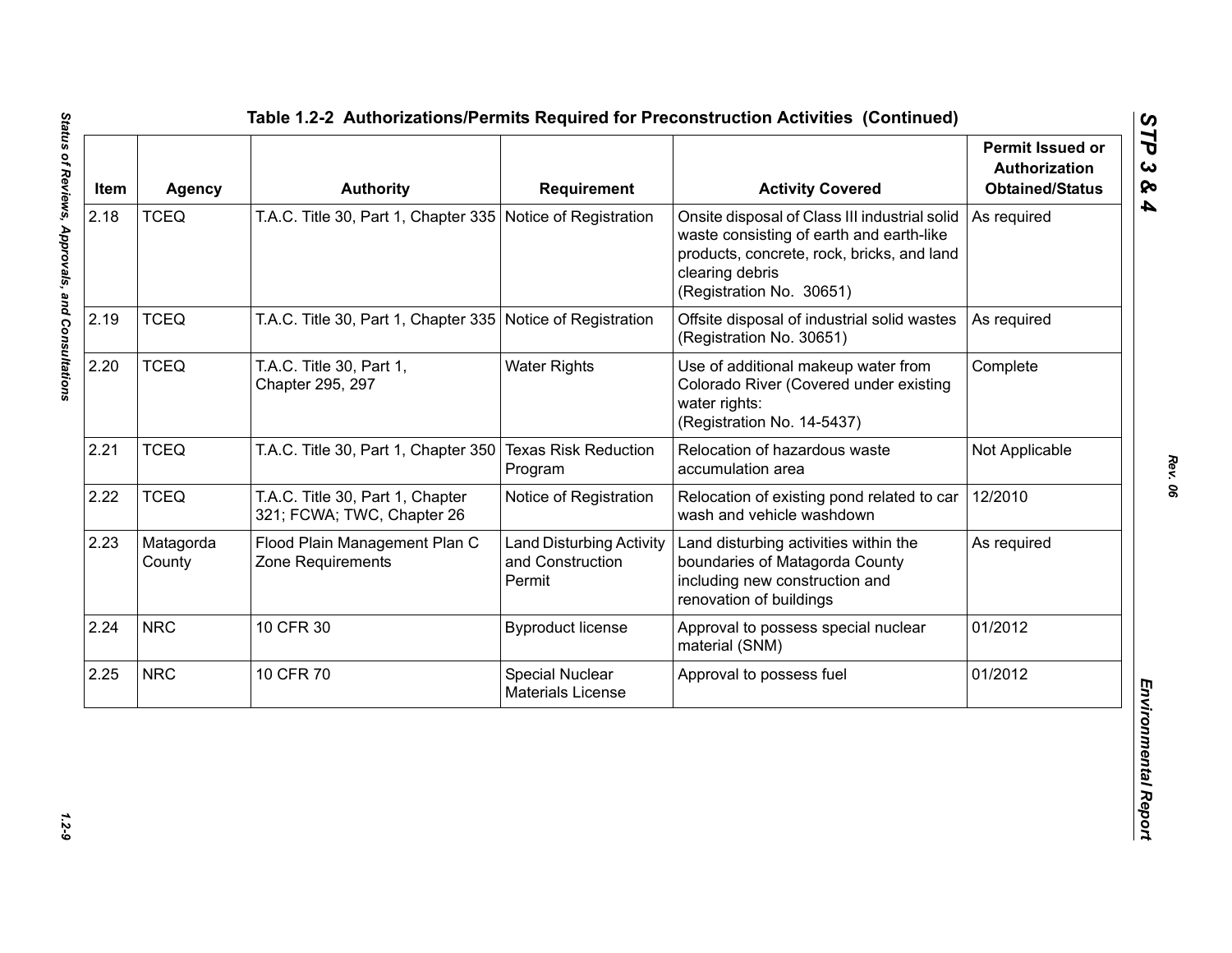| Item | <b>Agency</b> | <b>Authority</b>                                                                                                                 | <b>Requirement</b>                                                                       | <b>Activity Covered</b>                                                                                                                                                                                                      | <b>Permit Issued or</b><br><b>Authorization</b><br><b>Obtained/Status</b> |
|------|---------------|----------------------------------------------------------------------------------------------------------------------------------|------------------------------------------------------------------------------------------|------------------------------------------------------------------------------------------------------------------------------------------------------------------------------------------------------------------------------|---------------------------------------------------------------------------|
| 2.26 | <b>TCEQ</b>   | T.A.C. Title 30, Part 1, Chapter 312 Revision of existing                                                                        | onsite sludge disposal<br>permit                                                         | Possible need to relocate and/or expand<br>area for land application of sewage<br>sludge<br><b>Triggering Activity:</b><br>Permit amendment must be issued prior<br>to first application of sewage sludge at<br>new location | 8/2008 Permit<br>Expires. No<br>Renewal Required.                         |
| 2.27 | <b>TCEQ</b>   | Federal Clean Water Act (FCWA)<br>(33 United States Code (U.S.C.)<br>1251 et seq.). T.A.C. Title 30, Part<br>1, Chapter 307, 308 | Section 401<br>Certification                                                             | Compliance with water quality standards<br>Any additional TCEQ requirements will<br>be incorporated into individual Section<br>404 permit.                                                                                   | See Item 2.1                                                              |
| 2.28 | <b>TCEQ</b>   | T.A.C. Title 30, Part 1, Chapter 290                                                                                             | Revision or new permit<br>to operate a public<br>water system - Notice<br>of Termination | Operate a public noncommunity water<br>system (if required for Site Redress)                                                                                                                                                 | As required                                                               |
| 2.29 | <b>CPGCD</b>  | Rules of the CPGCD, Chapter 8                                                                                                    | Capping and plugging<br>of groundwater wells                                             | Capping and plugging of monitoring wells<br>at completion of subsurface investigation<br>(If required for Site Redress)                                                                                                      | As required                                                               |
| 2.30 | <b>TCEQ</b>   | RCRA, T.A.C. Title 30, Part 1,<br>Chapter 334                                                                                    | <b>Certificate of Annual</b><br>Tank Registration -<br>Notice of Termination             | All underground storage and<br>aboveground storage tanks that are in<br>use or capable of being used for<br>petroleum products and certain<br>chemicals. Tank removal/abandonment<br>(if required for Site Redress)          | As required                                                               |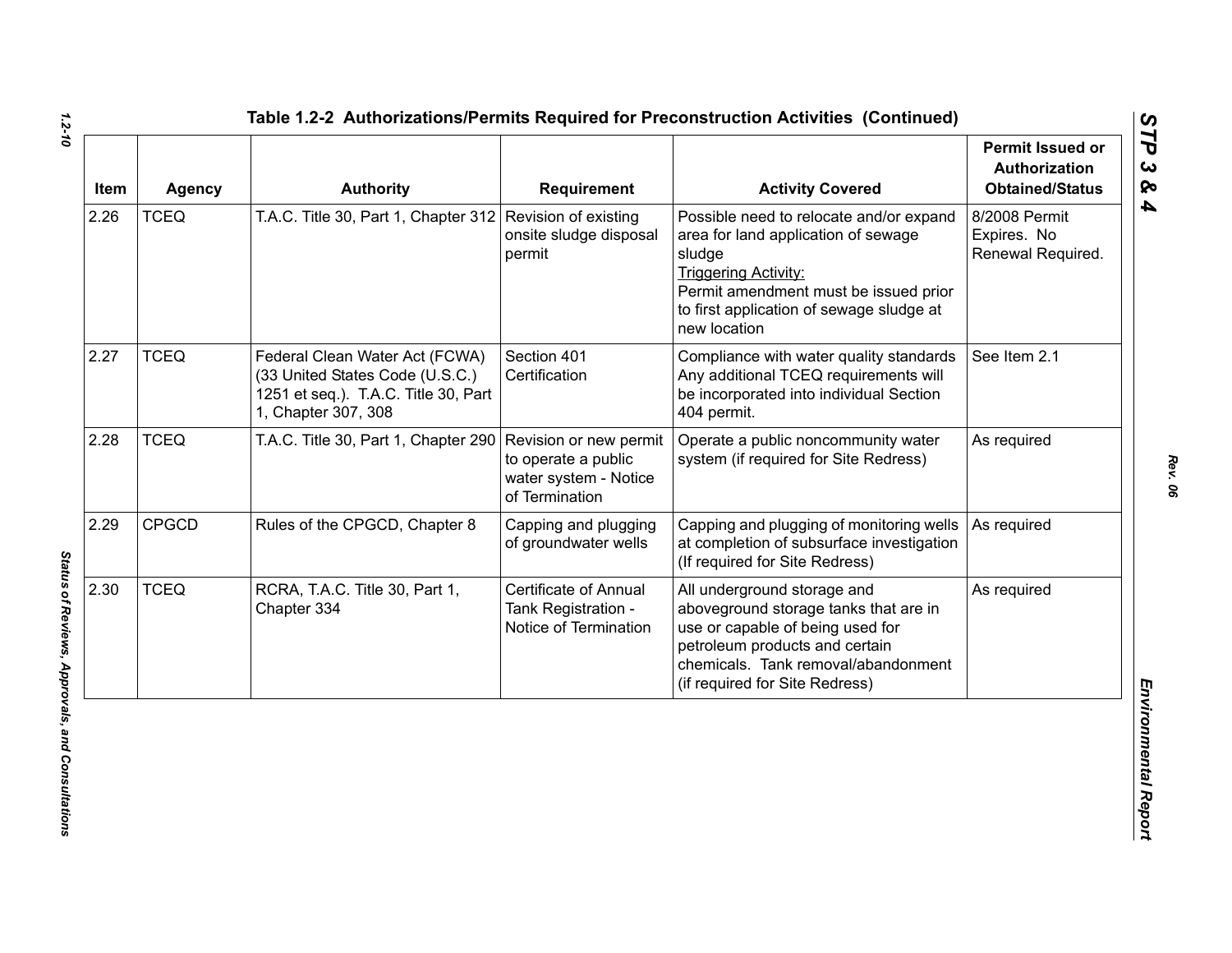| Item | <b>Agency</b> | <b>Authority</b>                                                                                                  | Requirement                                                                                  | <b>Activity Covered</b>                                                                                                   | <b>Permit Issued or</b><br>Authorization<br><b>Obtained/Status</b> |
|------|---------------|-------------------------------------------------------------------------------------------------------------------|----------------------------------------------------------------------------------------------|---------------------------------------------------------------------------------------------------------------------------|--------------------------------------------------------------------|
| 3.1  | <b>NRC</b>    | 10 CFR 52, Subpart C or 10 CFR<br>50.10(d)                                                                        | COL                                                                                          | Safety-related and important to safety<br>construction for a nuclear power facility                                       | 01/2012                                                            |
| 3.2  | <b>NRC</b>    | Atomic Energy Act (AEA), 10 CFR<br>51, 10 CFR 52.17                                                               | <b>EIS</b>                                                                                   | Environmental effects of construction and<br>operation of a reactor                                                       | Purpose of this<br>submittal                                       |
| 3.3  | <b>USFWS</b>  | Migratory Bird Treaty Act, 50<br><b>CFR 21</b>                                                                    | Compliance with<br>requirements of Act                                                       | Adverse impacts on protected species<br>and/or their nests. To be performed<br>concurrently with Item 1.1.                | See Item 1.1                                                       |
| 3.4  | <b>TPWD</b>   | Resource Protection (T.A.C. Title<br>31, Part 2, Chapter 69) Wildlife<br>(T.A.C. Title 31, Part 2,<br>Chapter 65) | Consultation regarding<br>potential to adversely<br>impact state listed<br>protected species | Adverse impacts on state listed protected<br>species and/or their habitat. To be<br>performed concurrently with Item 1.1. | See Item 1.1                                                       |
|      |               | [1] Assumes STPNOC obtained the authorizations/permits identified in Table 1.2-2.                                 |                                                                                              |                                                                                                                           |                                                                    |
|      |               |                                                                                                                   |                                                                                              |                                                                                                                           |                                                                    |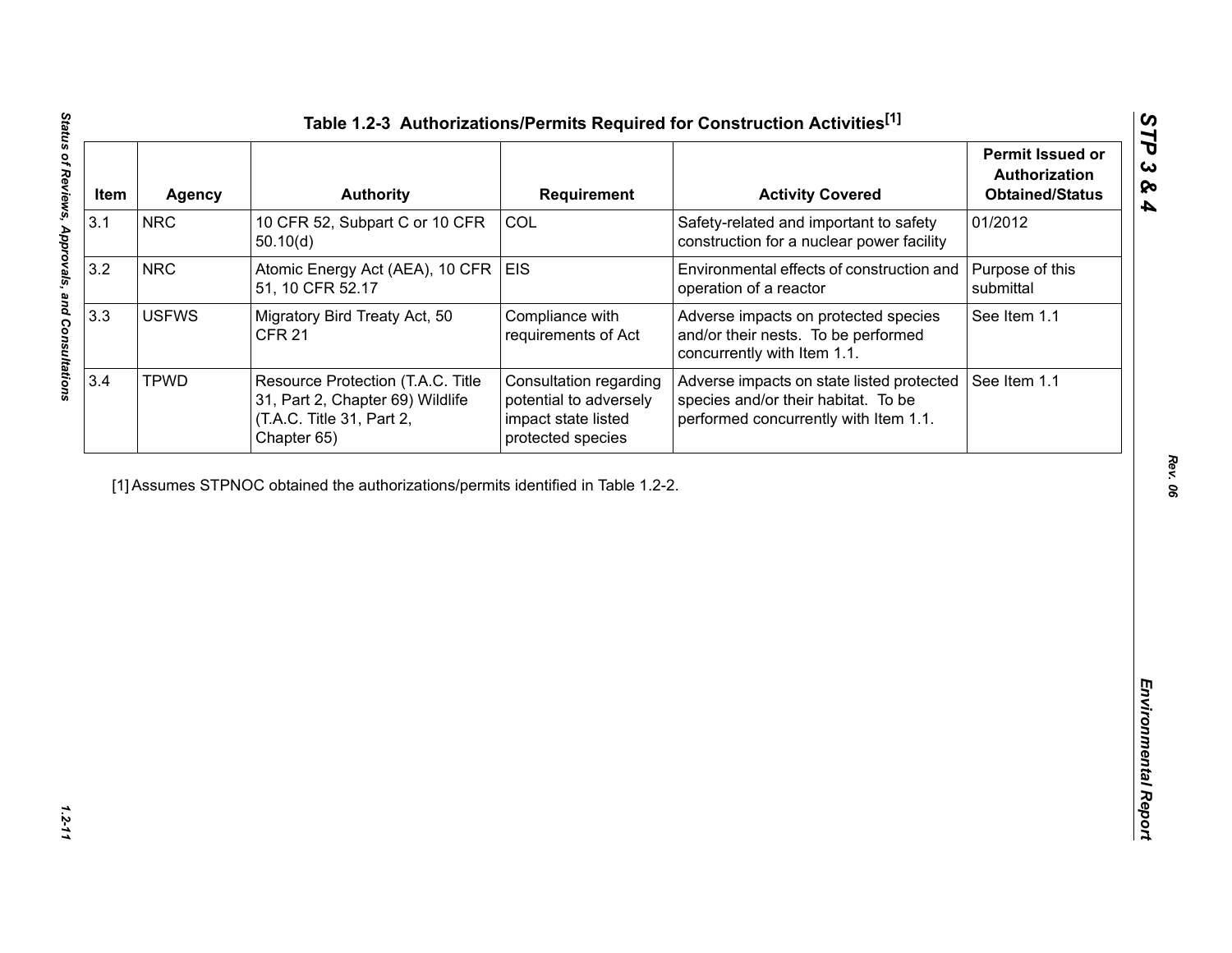| Item | <b>Agency</b> | <b>Authority</b>                                                 | Requirement                                  | <b>Activity Covered</b>                                                                                                           | <b>Permit Issued or</b><br>Authorization<br><b>Obtained/Status</b> |
|------|---------------|------------------------------------------------------------------|----------------------------------------------|-----------------------------------------------------------------------------------------------------------------------------------|--------------------------------------------------------------------|
| 4.1  | <b>TCEQ</b>   | FCWA, T.A.C. Title 30, Part 1,<br>Chapter 307, 308, 309, and 317 | Amendment to existing<br><b>TPDES Permit</b> | Regulates limits of pollutants in liquid<br>discharge to surface water<br>TPDES Permit No. 01908. Expiration<br>date: 12/1/09.    | As required or as<br>discharge<br>information becomes<br>available |
| 4.2  | <b>TCEQ</b>   | Revision of existing Title V<br><b>Operating Permit</b>          | Operation of air<br>emission sources         | Update existing permit as necessary<br>(Permit No.: 0801 Expiration Date:<br>1/25/2011                                            | As required or as<br>emissions<br>information becomes<br>available |
| 4.3  | <b>CPGCD</b>  | Rules of the CPGCD, Chapter 3,<br>Subchapter A, B                | Groundwater Well<br>Permit                   | Installation and operation of new<br>groundwater well(s)                                                                          | As required                                                        |
| 4.4  | <b>TCEQ</b>   | T.A.C. Title 30, Part 1,<br>Chapter 295, 297                     | <b>Water Rights</b>                          | Use of additional makeup water from<br>Colorado River (Covered under existing<br>water rights)                                    | See 2.21                                                           |
| 4.5  | <b>TCEQ</b>   | T.A.C. Title 30, Part 1, Chapter 335 Revision/new permit for     | Industrial/Hazardous<br>Waste                | Industrial/Hazardous waste generation,<br>storage, and disposal activities                                                        | As required                                                        |
| 4.6  | <b>TCEQ</b>   | T.A.C. Title 30, Part 1, Chapter 327                             | Spill Prevention and<br>Control              | Procedures for reporting spills of<br>hazardous materials on site<br>(Covered in the STPEGS Integrated Spill<br>Contingency Plan) | As required                                                        |
| 4.7  | <b>TCEQ</b>   | T.A.C. Title 30, Part 1, Chapter 328   Waste Minimization        | and Recycling                                | Program for waste reduction<br>(Covered in the STPEGS Source<br>Reduction and Waste minimization<br>Program)                      | As required                                                        |

*STP 3 & 4*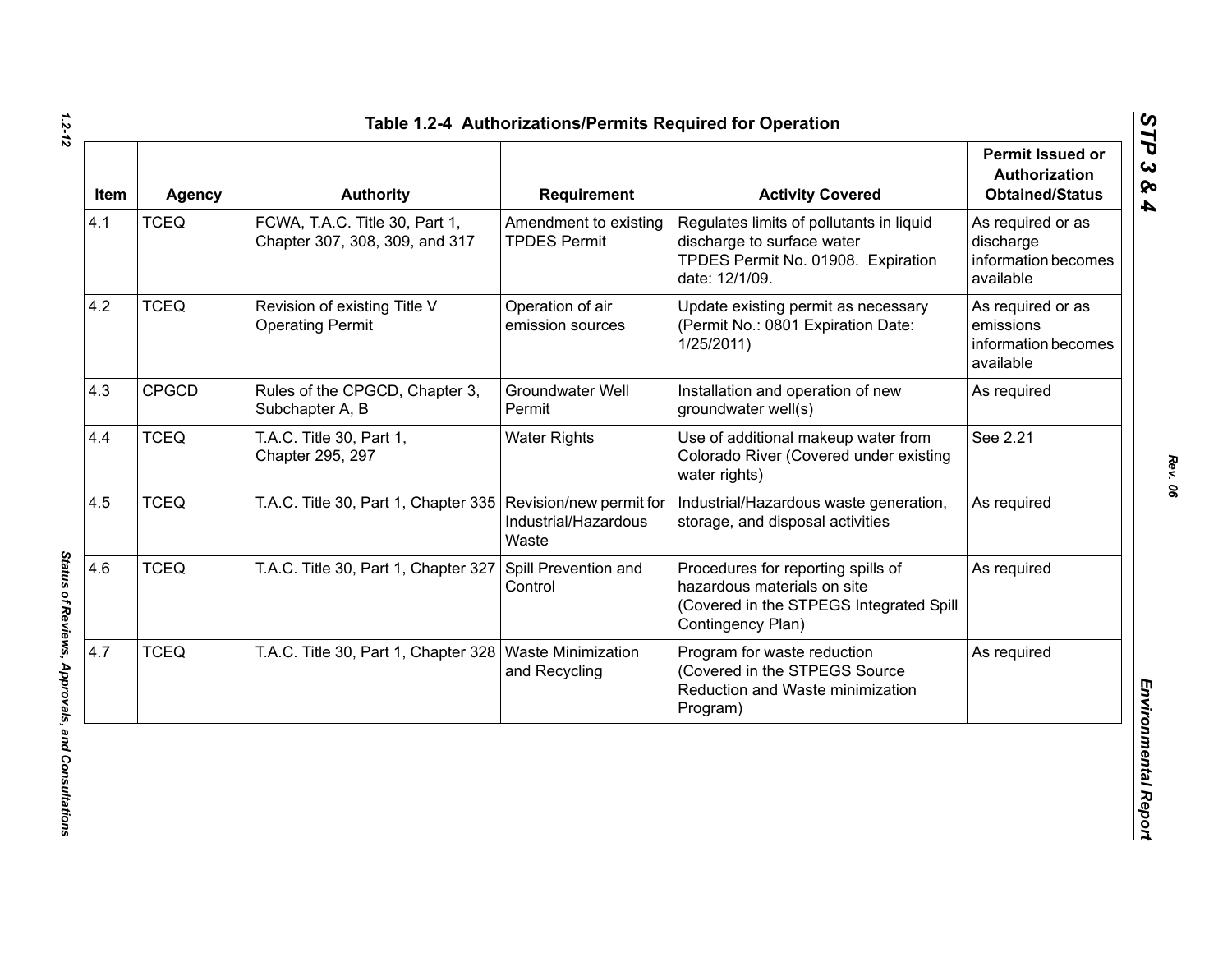| Item | <b>Agency</b>                                                                                                                | <b>Authority</b>                                                                    | Requirement                                                                                                            | <b>Activity Covered</b>                                                                                                                                                                                                                                                               | <b>Permit Issued or</b><br><b>Authorization</b><br><b>Obtained/Status</b> |
|------|------------------------------------------------------------------------------------------------------------------------------|-------------------------------------------------------------------------------------|------------------------------------------------------------------------------------------------------------------------|---------------------------------------------------------------------------------------------------------------------------------------------------------------------------------------------------------------------------------------------------------------------------------------|---------------------------------------------------------------------------|
| 4.8  | State of<br><b>Tennessee</b><br>Department of<br>Environment<br>and<br>Conservation<br>Division of<br>Radiological<br>Health | Tennessee Department of<br><b>Environment and Conservation</b><br>Rule 1200-2-10.32 | Revision of existing<br><b>Tennessee Radioactive</b><br>Waste License-for-<br>Delivery                                 | Transportation of radioactive waste into<br>the state of Tennessee                                                                                                                                                                                                                    | If required                                                               |
| 4.9  | State of Utah<br>Department of<br>Environmental<br>Quality<br>Division of<br>Radiation<br>Control                            | R313-26 of the Utah Radiation<br><b>Control Rules</b>                               | Revision of existing<br><b>General Site Access</b><br>Permit                                                           | Transportation of radioactive materials<br>into the State of Utah                                                                                                                                                                                                                     | If required                                                               |
| 4.10 | <b>TCEQ</b>                                                                                                                  | Multi-sector storm water Permit                                                     | Revision of Storm<br><b>Water Pollution</b><br><b>Prevention Plan</b>                                                  | Areas meeting the definition of industrial<br>activity to be added to current program                                                                                                                                                                                                 | As required                                                               |
| 4.11 | <b>NRC</b>                                                                                                                   | 10 CFR 51                                                                           | Environmental<br><b>Protection Regulations</b><br>for Domestic Licensing<br>and Related Regulatory<br><b>Functions</b> | This part contains environmental<br>protection regulations applicable to<br>NRC's domestic licensing and related<br>regulatory functions. Subject to certain<br>limitations described in this part, these<br>regulations implement Section 102(2) of<br>the NEPA of 1969, as amended. | If required                                                               |
| 4.12 | <b>NRC</b>                                                                                                                   | 10 CFR 61                                                                           | Licensing<br>Requirements for Land<br>Disposal of Radioactive<br>Wastes                                                | The regulations in this Part establish<br>procedures, criteria, and terms and<br>conditions for the licensing of land<br>disposal facilities intended to contain<br>byproduct source, and SNM.                                                                                        | If required                                                               |

 $1.2 - 13$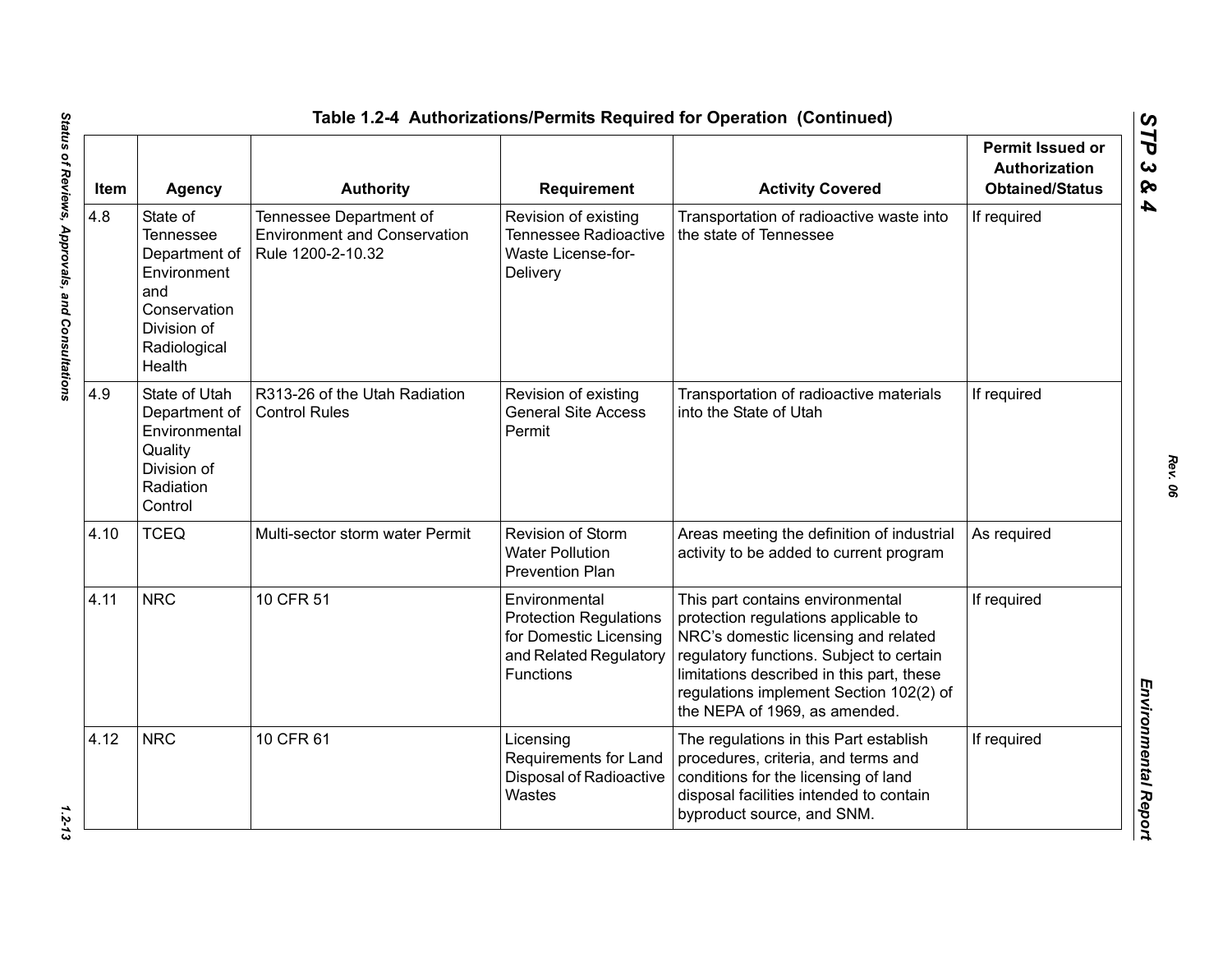| Item | <b>Agency</b> | <b>Authority</b> | Requirement                                                | <b>Activity Covered</b>                                                                                                                                                                                                                                                                                                                                                                                                                                                             | <b>Permit Issued or</b><br>Authorization<br><b>Obtained/Status</b> |
|------|---------------|------------------|------------------------------------------------------------|-------------------------------------------------------------------------------------------------------------------------------------------------------------------------------------------------------------------------------------------------------------------------------------------------------------------------------------------------------------------------------------------------------------------------------------------------------------------------------------|--------------------------------------------------------------------|
| 4.13 | <b>NRC</b>    | 10 CFR 71        | Packaging and<br>Transportation of<br>Radioactive Material | The regulations in this part provide<br>requirements, procedures, and standards<br>for packaging, preparation for shipment,<br>and transportation of licensed material. It<br>provides the requirements for an<br>application for NRC approval of a<br>transportation package and the standards<br>for packages, including lifting and tie<br>down standards, radiation standards, and<br>requirements for fissile material,<br>irradiated nuclear fuel, and plutonium<br>packages. | If required                                                        |
|      |               |                  |                                                            |                                                                                                                                                                                                                                                                                                                                                                                                                                                                                     |                                                                    |
|      |               |                  |                                                            |                                                                                                                                                                                                                                                                                                                                                                                                                                                                                     |                                                                    |